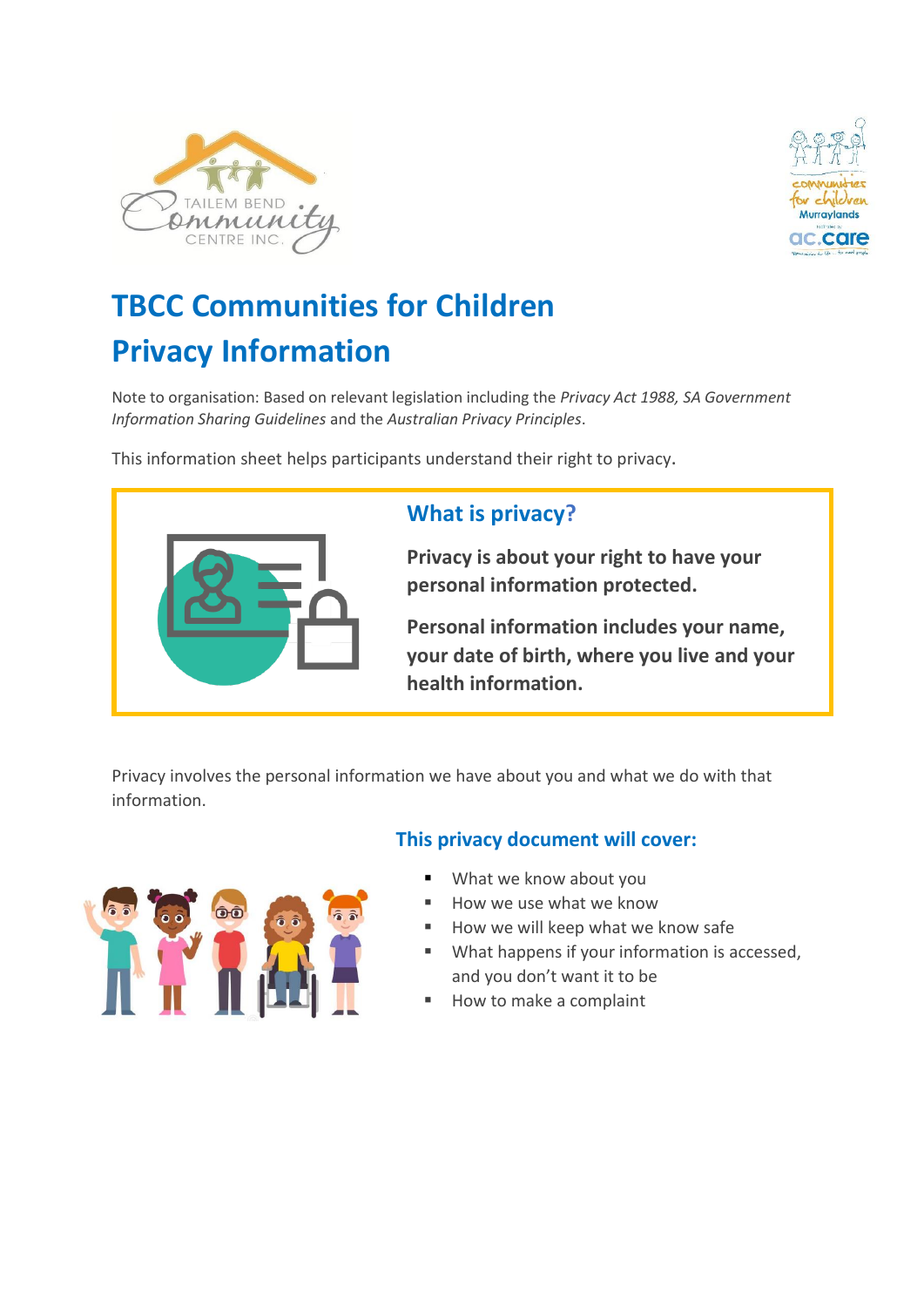### **What we know about you:**



We collect personal information from you about:

- Your name
- Your date of birth
- Your phone number
- Your address
- Your health records
- What supports you need
- Your child/dren names, date of birth
- **Emergency Contact details**

#### **How we use personal information**

- We use your personal information to make sure we provide the right services and supports to you.
- We also use personal information to contact you with details about our activities.
- We might need to tell other people about you because they give you the supports you need.



We will ask whether you **consent** to your information being used. Giving consent means saying **yes.** 



# **What does keeping your information private mean?**

Privacy means that we will:

- Only collect information we need to.
- We will not tell people about your personal information unless we have to.
- We will make sure your information is kept safe and is not lost or given to anyone unless we have to.

You can ask about your personal information at any time. You can look at your personal information and make changes if anything is wrong.